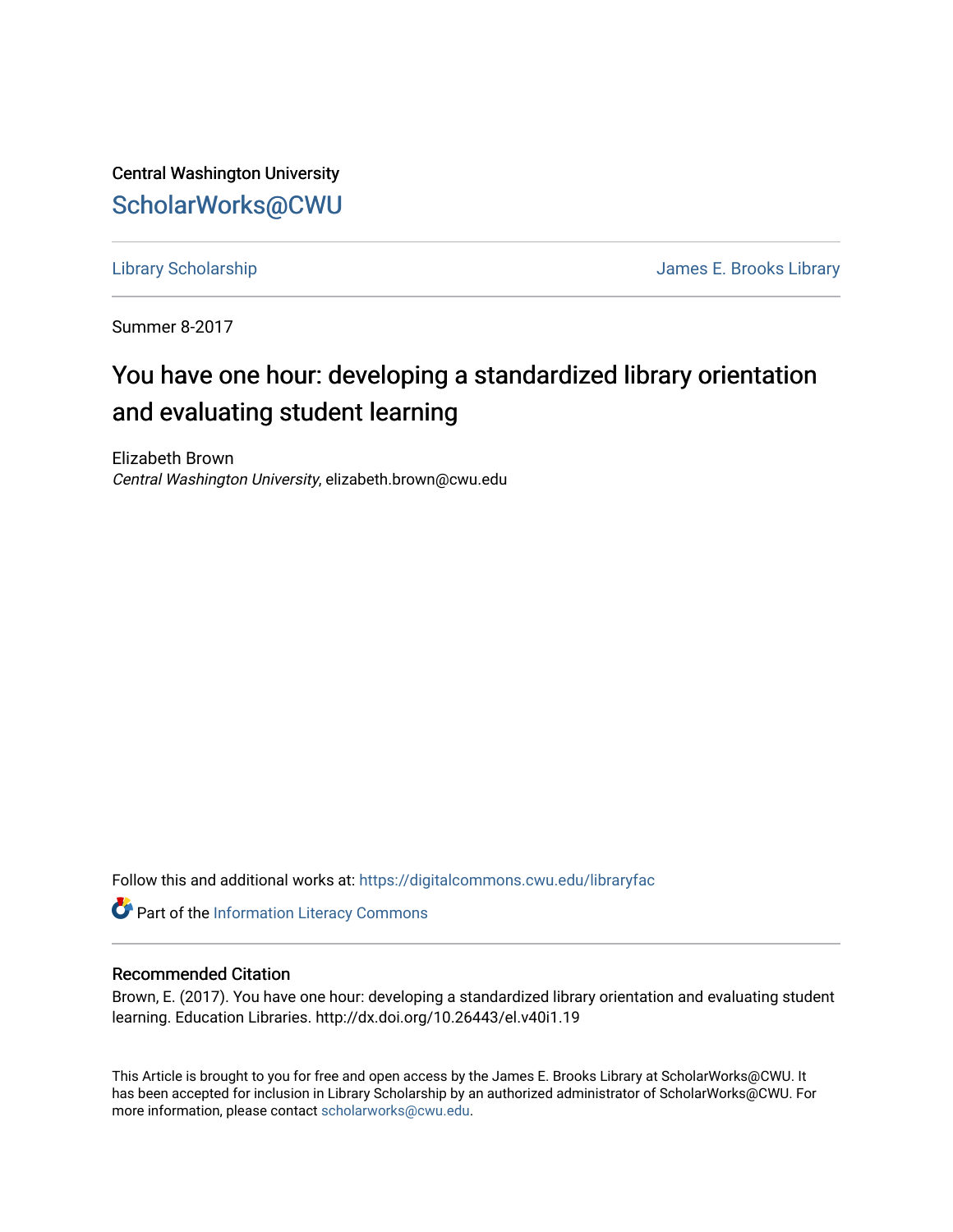**Research Article**

 $\overline{a}$ 

# **You have one hour: developing a standardized library orientation and evaluating student learning**

ELIZABETH BROWN<sup>1</sup> Central Washington University, Ellensburg, WA

#### **Abstract**

Library orientations continue to excite, or plague, instruction librarians everywhere. Reaching first year students early can preempt academic heartache and research woes, yet the question of "what students really need" continues to evolve. This article presents a case study of a largescale implementation of library orientations. The main issue addressed in this article involves a systematic review of students' post-instruction responses and assessment of their learning. Related elements mentioned in this article include: interdepartmental participation; curriculum design; and instructional technology. While this implementation may not be appropriate for all academic libraries, its components may offer ideas for augmenting existing programs or building new ones.

*Keywords:* academic libraries, information literacy instruction, library orientation, assessment strategies

#### **Introduction**

Limited classroom time with students is a challenge for instruction librarians aiming to develop and deliver quality instruction. When it comes to orientations, their nature lends them to be both limited in time and lacking a deeper research mission. In turn, this means they can be a challenging entry point for library instruction. However, getting students in the library, or at least aware of the resources available to them, is an important element of getting students oriented to campus. This is the landscape in which library orientations exist and function. The scenario is no different at Central Washington University where this orientation took place.

During the fall quarter of 2015, the librarians of James E. Brooks Library partnered with University 101 (UNIV101), a required orientation course designed for first-year students. This was not the first implementation of UNIV101 partnerships, but the relationship pivoted on the expectation of standardized content coverage. The main mission behind this orientation was to introduce students to library materials and services. One of the goals was to establish familiarity with the library from which to build on in higher-level library instruction. A secondary goal of

<sup>&</sup>lt;sup>1</sup> Elizabeth Brown is an Assistant Professor in the capacity of Instruction Coordinator at Brook Library, Central Washington University. She is responsible for oversight of information literacy instruction through the library and coordinates the Library and Information Science undergraduate program. Elizabeth teaches Library Management & Leadership, and Information Literacy & User Services in the LIS program. Her research interests and writing include initiatives in IL instruction and she has presented regionally, nationally, and internationally.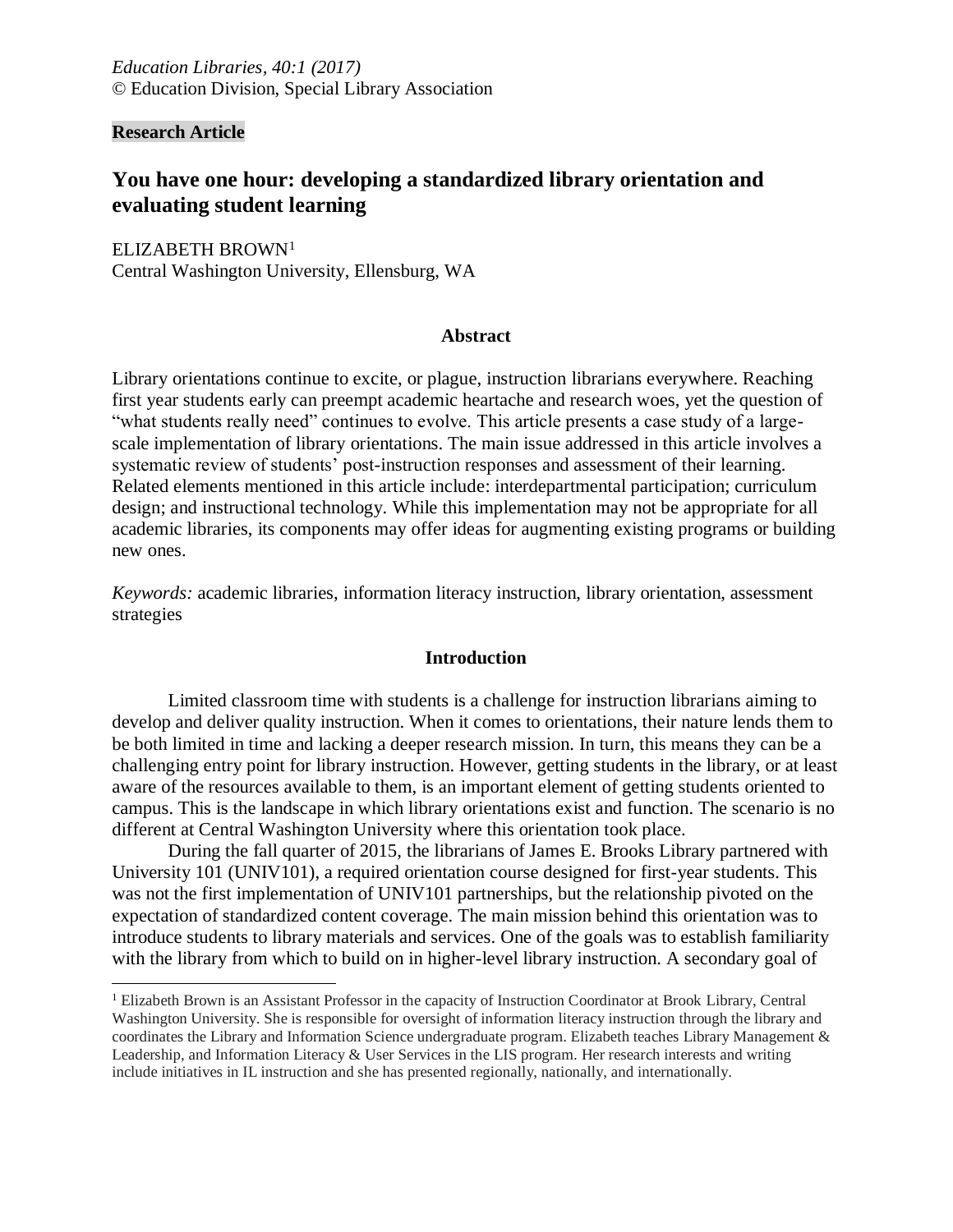this implementation was to check for student learning after their library session. The course outcome that was targeted during library orientations is represented in Table 1.

# Table 1 *UNIV101 Library Outcome*

| <b>UNIV101 Library Outcome</b>                                             | How will the course satisfy<br>this outcome?                                                                                                                                                                                                                         | How will this outcome be.<br>assessed (summative) and<br>what is the measure of<br>success?                                                                                            |
|----------------------------------------------------------------------------|----------------------------------------------------------------------------------------------------------------------------------------------------------------------------------------------------------------------------------------------------------------------|----------------------------------------------------------------------------------------------------------------------------------------------------------------------------------------|
| Illustrate basic understanding<br>of CWU library information<br>resources. | Students will participate in class<br>group work, presentations,<br>homework, and/or CANVAS<br>modules developed in<br>collaboration with and/or by<br>professional library staff and/or<br>a guided tour of the Brooks<br>Library with a professional<br>librarian. | Students will demonstrate<br>mastery of CWU's library<br>resources through quizzes,<br>completion of CANVAS<br>modules, and/or a<br>cumulative final exam at the<br>end of the course. |

Given the flexible nature of this outcome, it was expanded to create clear expectations that the learner would be able to:

- Identify services, materials, and spaces available at the library
- Identify OneSearch [the library catalog] as a starting place for academic research
- Apply evaluative strategies to assessing resources and differentiate between scholarly and popular resources

In defining this outcome, it was important to keep in mind that students in this session were not expected to have had previous library experience or exposure. Therefore, it was necessary to assume that students in this course might have had little experience with research or the research process. They also would not have a research project that they are working on for a course. The premise of the orientation curriculum and all case-based learning activities were designed with this in mind and were self-contained.

### **Literature Review**

Academic libraries are not new to the student orientation process and while library orientations take a variety of formats, most aim for a common goal of providing an introduction to libraries in a friendly fashion. Some orientation activities have included scavenger hunts, tours, and games (Kasowitz-Scheer, 2006) to engage their audience. Other orientations that occur in the traditional classroom have integrated clicker response questions into library orientation sessions (Brush, 2010) as an engagement method. Engagement is central to effective orientations and student learning. As a teaching strategy, it can also take a variety of forms.

Cooperative learning, active learning, and problem-based learning all circle back to the goal of creating engaging learning experiences. Cooperative learning has its roots in active learning, but distinguishes itself by maximizing learning through group work (Keyser, 2000) instead of simply active individual work. As a teaching model, case-based or problem-based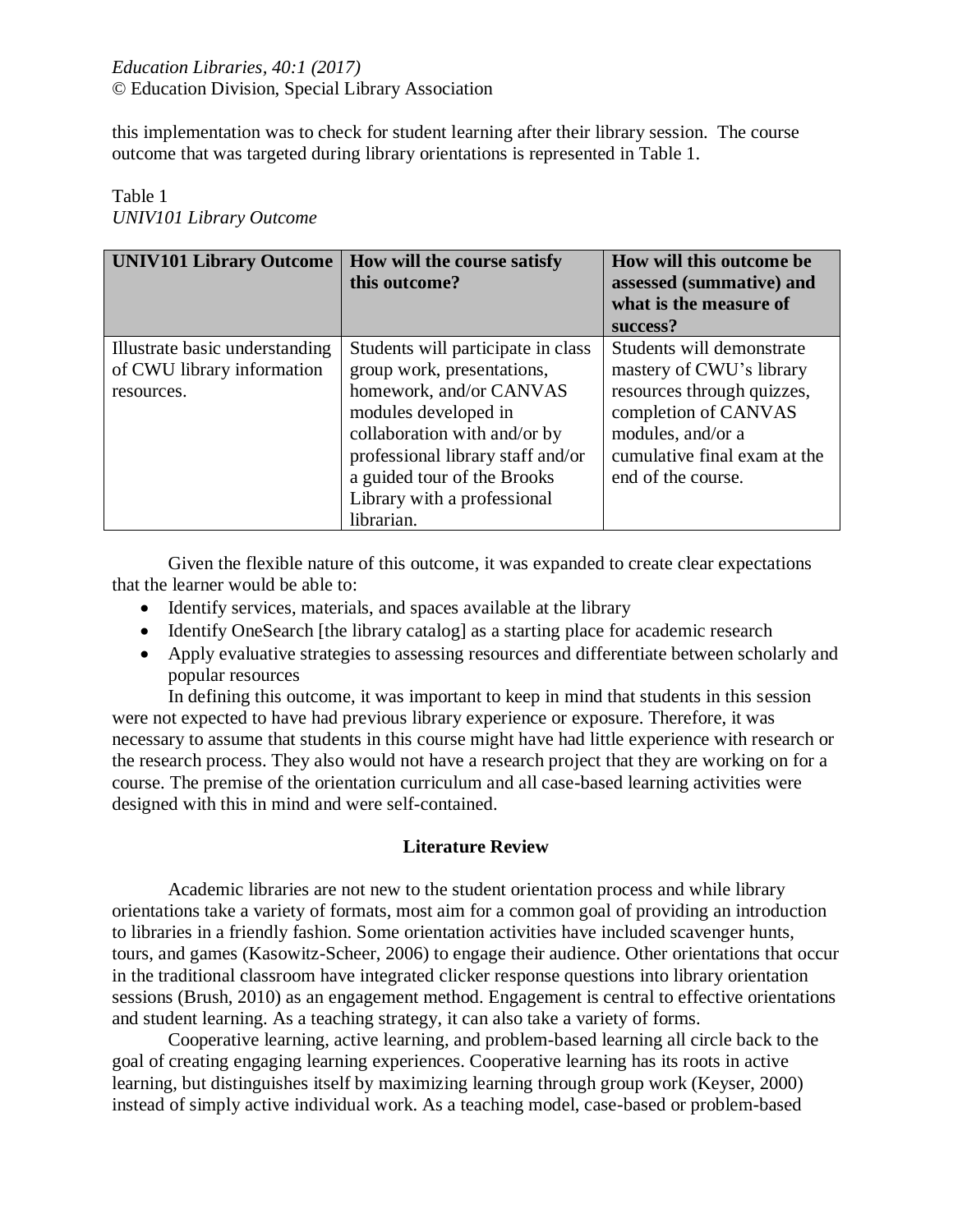learning also draws on individual interests and input to offer an effective learning environment (Carder, Patricia, & David, 2001). With the knowledge that students are also more likely to value instruction that they feel has personal relevance to their learning (Latham, Gross, 2013), adopting problem-based and active learning models can be an effective way to engage students. Orientations pose a challenge because students coming to the library for an orientation are unlikely to have an existing research mission or interest, and may not be as invested in the learning process. One way to counter this is to create realistic research scenarios for the student to connect to and engage with.

Orientations and activities can be delivered in-person or online, and the effectiveness of both have been examined in numerous studies. However, a clear determination on the most effective method remains elusive. In a meta-analysis examining consistency in effectiveness of computer-assisted instruction versus face-to-face learning, Zhang, Watson, and Banfield (2007) found the results to be inconclusive of one mode being superior. In one of their comparisons however, they found students were more satisfied with face-to-face instruction, but more confident after computer-assisted instruction—suggesting that a blend of in-person and online can be an effective approach to library instruction. In work by Kraemer, Lombardo, and Lepkowiski (2007), after implementing in-person, online only, and hybrid instruction, students were found to perform better on a library posttest regardless of medium. From this, one could conclude that library instruction in any form is better than no instruction at all.

However, designing instruction that is valued by students also requires they have identified library resources or knowledge as a need. Research by Gross and Latham indicate that some students are able to identify gaps in information literacy knowledge, but that students who struggle with information literacy concepts were more likely to overestimate their skills (2007; 2011). Access to the Internet may also play into assumed knowledge and in a series of studies, Fisher, Goddu, and Keil found that individuals consistently over-estimated their knowledge in instances where they had access to the Internet (2015). Being able to instantly access information on the Internet suggests a trend toward transactive memory and a false sense of personal knowledge. In order to counter this, information literacy instruction should create content relevant to students in order to engage their interest, and also help students reflect on their learning process to identify gaps in knowledge.

While students may hold a false sense of their ability to navigate the library, library welcomes and orientations still hold a tangible benefit to students. For one of the library welcome events examined by Kasowitz-Scheer, "94% of students who attended . . . [felt] more comfortable using the library for research assignments" (2006). Regardless of whether students believe they need a library orientation or not, they are likely to benefit from one, which can help introduce new resources, develop information strategies, and introduce friendly librarians.

Library orientations present an opportunity to level the playing field for incoming students by providing them a chance to engage with the resources available to them. They also present a challenge in learning design to create material that is standardized, fun and approachable, and academically earnest.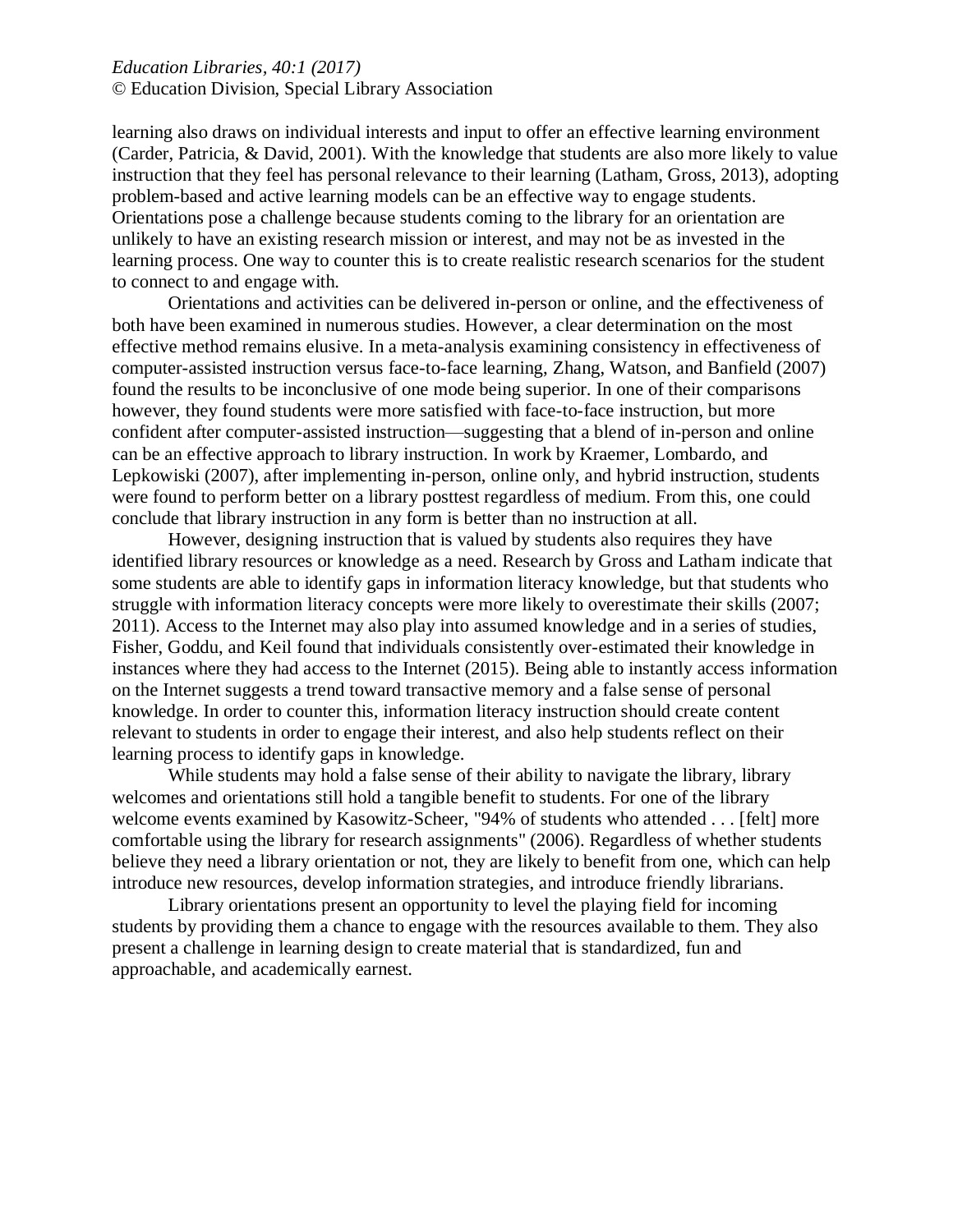#### **Method**

#### **Curriculum Development**

Development of curriculum for the library component began in the spring of 2015. Identifying essential content worth including in the hour-long lesson was a challenge and the initial version was far too ambitious in content coverage. Lesson objectives were based on struggle points observed during other library instruction in 100 and 200 level classes. Three librarians partnered with two advisors to pilot the new curriculum in two UNIV101 courses. After the trial, the involved advisors and librarians reconvened to review and revise. The ultimate lesson plan focused on helping students distinguish between popular and scholarly sources, use of the library search engine, and practice applying the CRAAP test to resources through an inclass worksheet. The worksheet provided students with a scenario in which they would need to identify keywords in order to find credible sources using the library search engine (see Appendix A for worksheet). These focus areas for the lesson plan were identified as fitting within the Authority Is Constructed and Contextual, and Searching as Strategic frames of the ACRL Framework (ACRL, 2016). Although Framework terminology was not yet confirmed by the ACRL task force during the conception of this curriculum, conversations about mapping to the Framework took place early in the process.

The initial implementation of the standardized library component for UNIV101 was during the fall of 2015. The actual library component was made up of two parts, an online component and an in-person session with a learning activity. Online content included a Canvas module with a pre-quiz, library introduction video, and post quiz. The Canvas learning management system was the standard online system in place at CWU and used by all UNIV101 courses. It was a natural fit to use for collecting pre and post quiz results. At its full scale, the inperson sessions were taught by 11 librarians sharing the instruction load, but all following the same standard lesson plan.

#### **Getting Everyone on Board**

Before delivering a standardized curriculum for the library sessions, there were a number of stakeholders that needed a basic understanding of the moving parts in order for everything to work. The main players included: librarians, section instructors, and the Director of Academic Advising who oversees University 101 and its involvement with other departments on campus. As part of an existing training for University 101 instructors, the Instruction Coordinator from the library conducted an orientation for as many of the session instructors as possible and served as the main contact for questions and coordination of the library component. This included reviewing the library component learning outcomes, instruction on how to add the appropriate librarian to their Canvas courses, scheduling library sessions, and an overview of day-of session activities. Orientation training for the 11 librarians was slightly more involved and covered additional details on navigating the online Canvas content, delivering the lesson plan, and facilitating the in-class activity.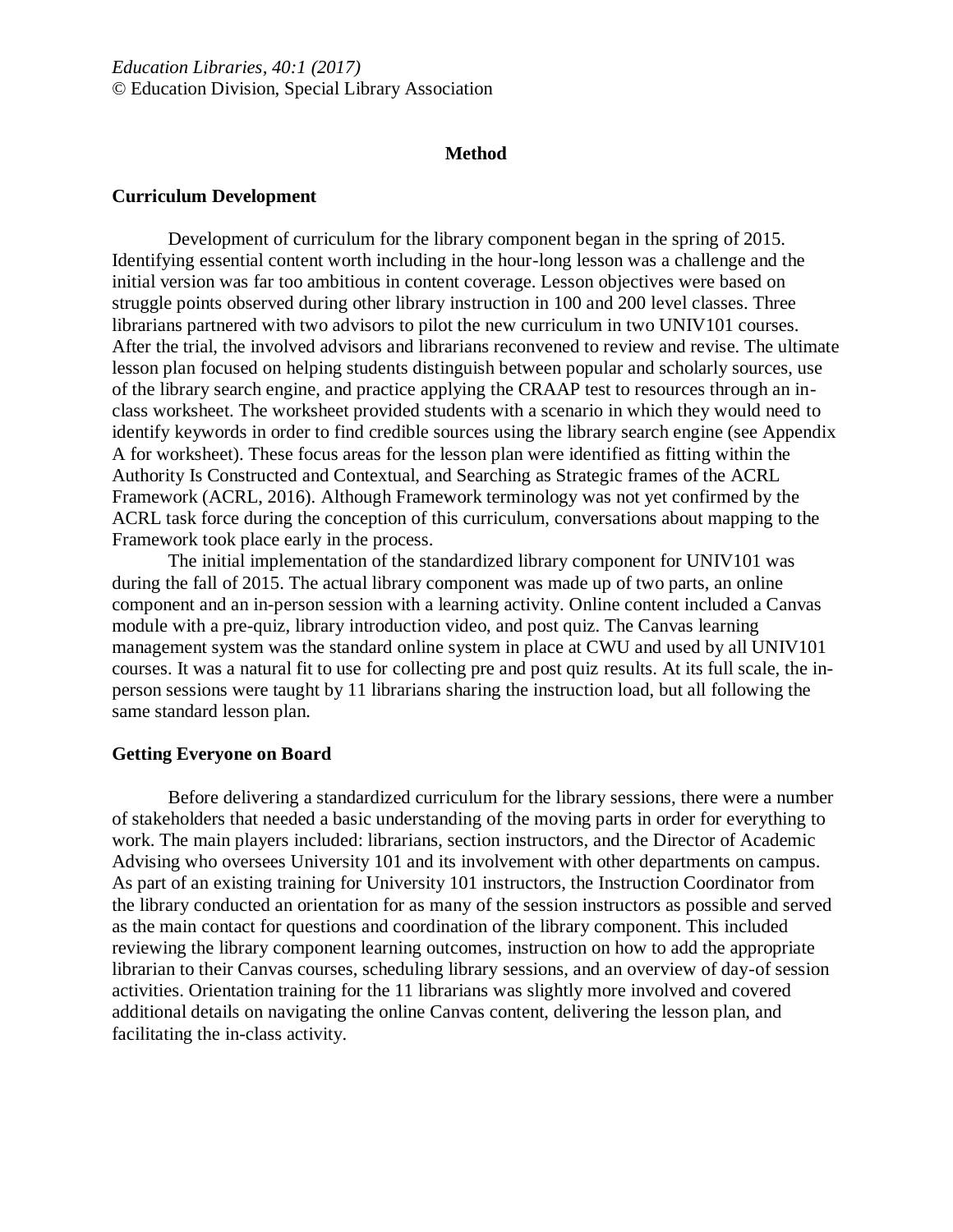#### **Delivery**

In preparation for the many standard library sessions to take place throughout the fall quarter, a copy of the lesson plan and a stack of worksheets for the in-class activity were placed at the instructor's station in the library classrooms. All librarians co-taught with another librarian during their first session to have extra help while they were getting familiar with the lesson plan.

#### **Results**

The pilot sessions that took place in the spring prompted revisions to the lesson plan, libguide, and online pre and post quizzes. Working closely with a few individuals from Academic Advising and running a pilot allowed for review of the lesson plan and quizzes for appropriateness and difficulty, but most importantly, built trust in library material. Actively reaching out to University 101 instructors, communicating that the library wanted to partner on instruction, and presenting a clear lesson plan with learning objectives, activities, and assessment was critical to building trust.

Communicating the library as friendly and approachable to students meant demonstrating a variety of platforms on which to find library materials. The lesson required students to engage with different technology tools, including engaging with video and online quizzes in Canvas, and responding to a poll about popular and scholarly sources in libguides during the in-class session. Being able to view poll results in real-time was popular among students and succeeded in generating class discussion on what constitutes popular or scholarly material.

Although UNIV101 courses were taught throughout the academic year, the majority were delivered in fall quarter; the results of postquizes that occurred in the fall were collected and analyzed to make improvements for next year. The data presented in the results represents responses from 1,062 students. While 54 sections of UNIV101 were taught in the fall, data from the postquiz was examined from only 32 sections and some instructors didn't require their students take the postquiz.

Postquizzes included six questions, five of which were multiple choice or multiple answer. The last question was a short response to the question, "What was the most interesting or significant thing you gained from this session?". Results from the last question are not discussed in this study. Quizzes were untimed and administered via Canvas (the campus LMS) after a library session; deadlines were set by individual UNIV101 instructors. Results from the postquiz were downloaded from Canvas at the end of the fall quarter by each of the librarians embedded in their sections. Data was compiled and analyzed to draw conclusions about student comprehension of the material presented. The results of the postquiz are presented here with the questions students were asked, followed by a short summary of what could be concluded.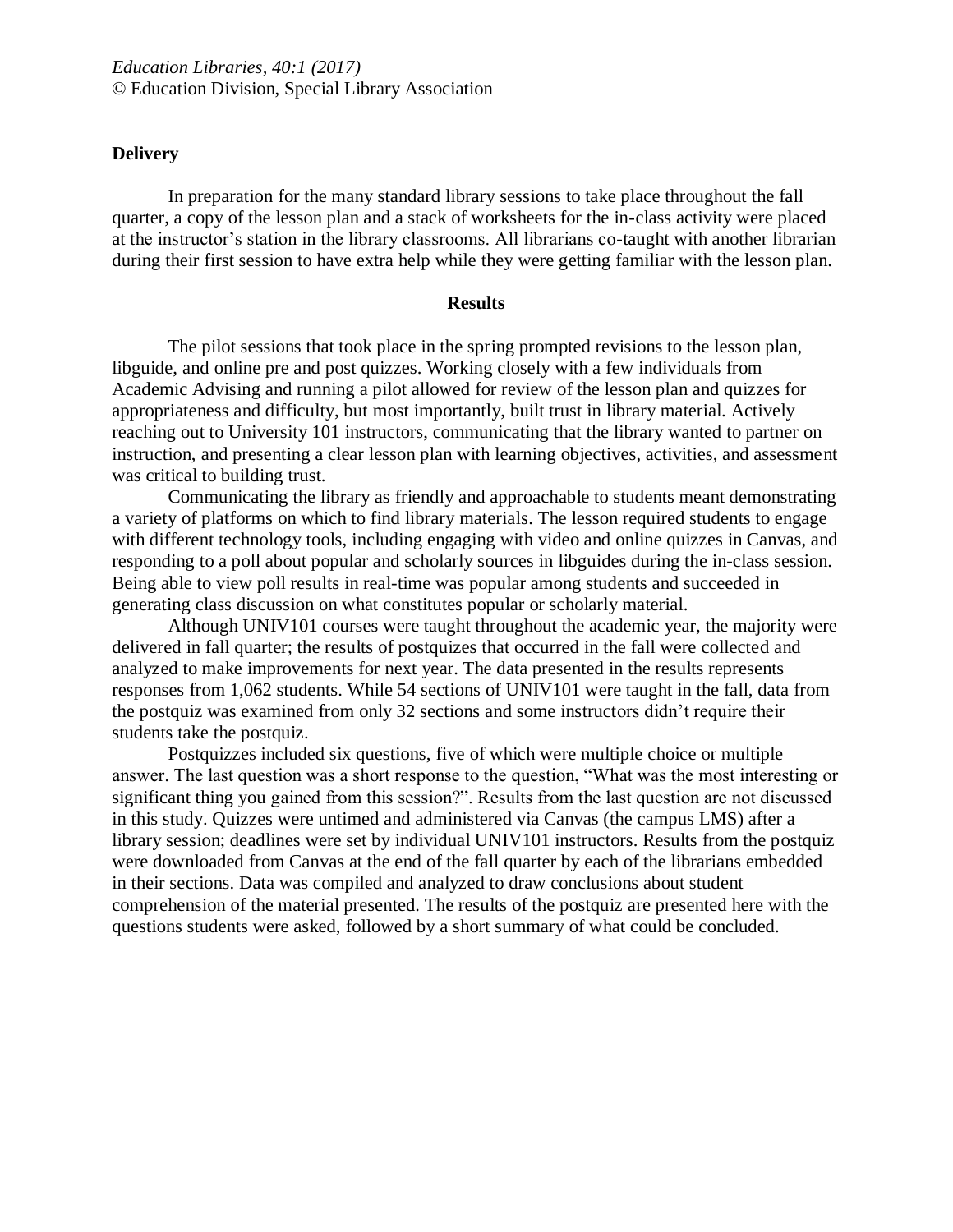## Table 2



*Question 1: Why can't we find everything we need for research by using Google?*

When it comes to Google, the majority of students understood that "e." was the most appropriate response. A take-home message from this question was that Google isn't necessarily an ineffective search engine, but that it isn't always the best option for finding scholarly material. The fact that 47 individuals still selected "d." indicates that there may still be some confusion on the role of a search engine. Based on student responses from other library sessions and one-onone consultations with students, this is not surprising and confirms that an understanding of what search engines do, should not be assumed.

# Table 3





During the in-person lessons, materials were evaluated in terms of currency, relevance, authority, accuracy, and purpose (also known as the CRAAP test). Students were asked to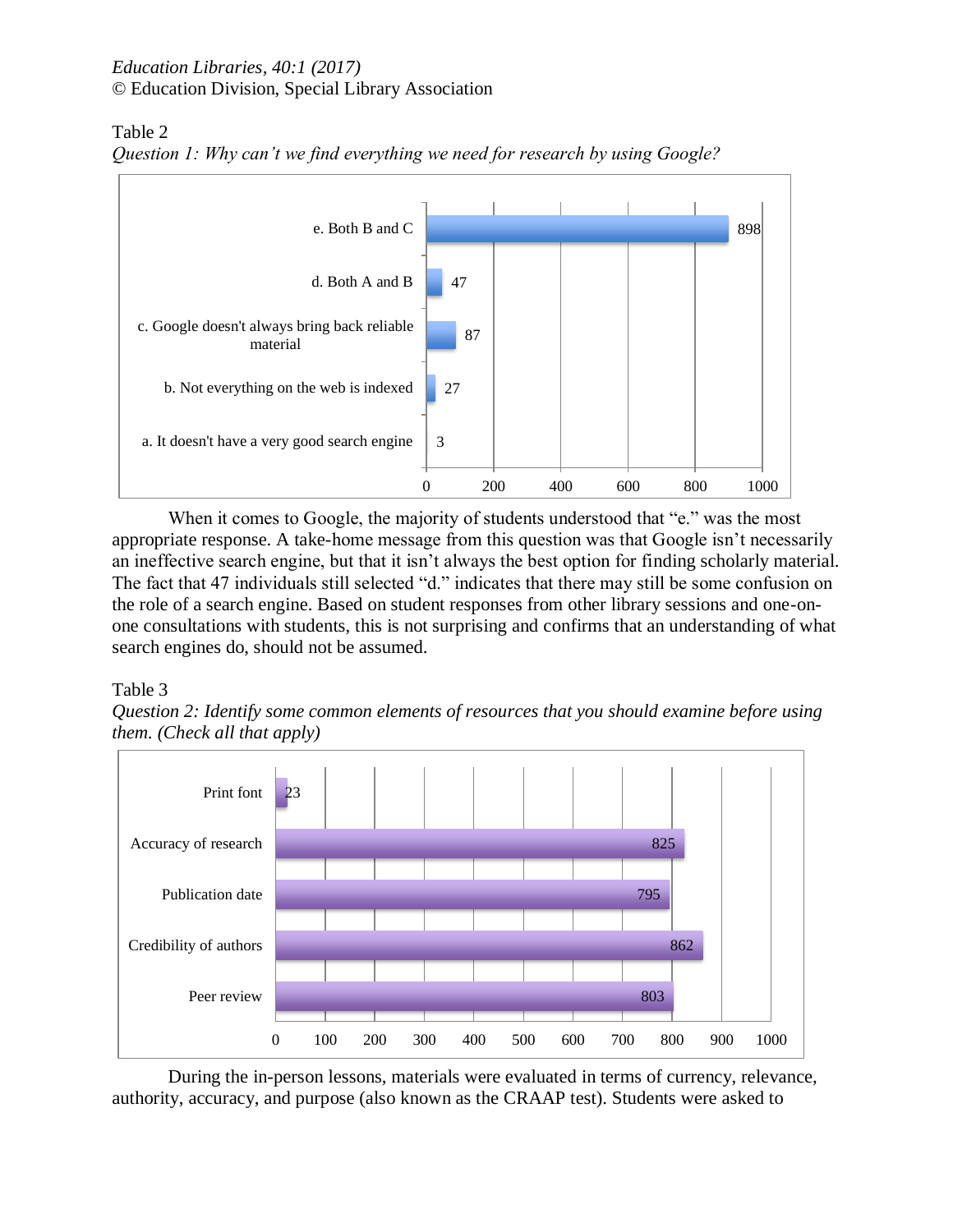evaluate sources based on these factors during the activity portion of the lesson. The results indicate that most students were able to identify that 4 of the listed factors were important tools for evaluating a resource. However, there is some inconsistency with the greatest range being 67 students who didn't identify all the correct indicators.

Table 4

*Question 3: Your professor has asked you to find scholarly resources for your research paper. Which of the following materials could fall into that category? (Check all that apply)* 



During the in-person session, students were asked to identify popular and scholarly sources and discuss a rationale as to why they felt it belonged in the popular or scholarly category. On the postquiz, most students identified a "peer reviewed article" as a scholarly resource and a limited number of students chose "Ask.com", a good sign. However, Psychology Today received 335 responses. This choice is a little trickier because it may sound scholarly, but in reality trends toward popularized science. Given that the quiz didn't have a time limit or browser blocking enabled, students also had the option to look up this magazine. These results are not surprising and confirm that resource evaluation takes continued exposure to fully understand the concept in action.

# Table 5

*Question 4: After conducting a search for "digital screens and sleep disorders," you retrieve 1,000 results. What are some ways you could narrow your search? (Check all that apply)*

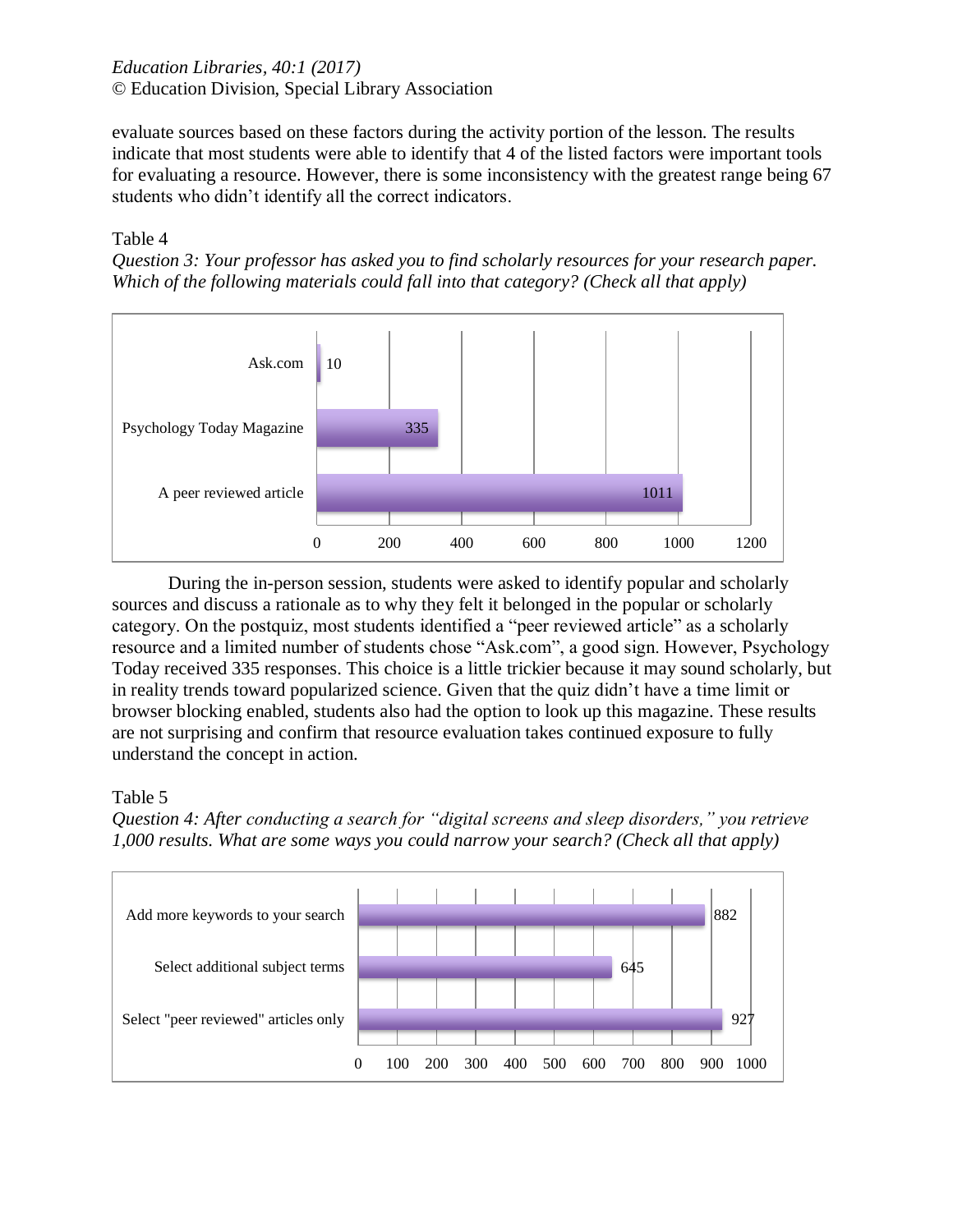During their research activity, students had to employ various search techniques to locate materials for their scenario research. While all of these options would be appropriate, students chose adding subject terms less than their other options. This is not particularly surprising and there are a few potential explanations for this. In general, subject headings require more explanation than keywords. They also require a little more digging to locate within the search interface. However, the logic that the more you add to your search, the fewer results you will get didn't seem to convince the 418 students who didn't choose it.

### Table 6

*Question 5: Shawn feels that he has been searching forever without any luck. What options does he have to get help from the library?*



Fortunately, the majority of students chose "All the above" when asked what options are available to get help from a librarian. This is perhaps the most important question. As students progress through their studies, understanding that help is available and knowing where they can go for it is paramount to their academic success.

#### **Discussion**

During the 2015/16 implementation of the UNIV101 library component, the librarians reached 1,662 students through UNIV101; this was significantly up from 354 students in the 2014/15 academic year. The increase in instruction is significantly related to building new relationships, offering a standardized instruction with clear learning objectives, and getting buyin from the those directing University 101. Throughout the entire process it was essential to listen closely to feedback and maintain flexibility. Even the best laid plans still required adjustment, being prepared with the mindset that flexibility would be necessary helped create realistic expectations on both the side of the UNIV101 instructors and the librarians.

However, implementing a large-scale library orientation is not without its challenges or lessons. One lesson gained for future years, was that it is easier to have a single coordinator for scheduling sessions, embedding Canvas content, and organizing trainings. While integrated instructional technology and engaging class activities contribute to student learning, for those unfamiliar with methods of teaching through technology it can be more to train for and remember. Having a single coordinator allows librarians and section instructors a single point of contact to clarify scheduling, Canvas, and quiz concerns.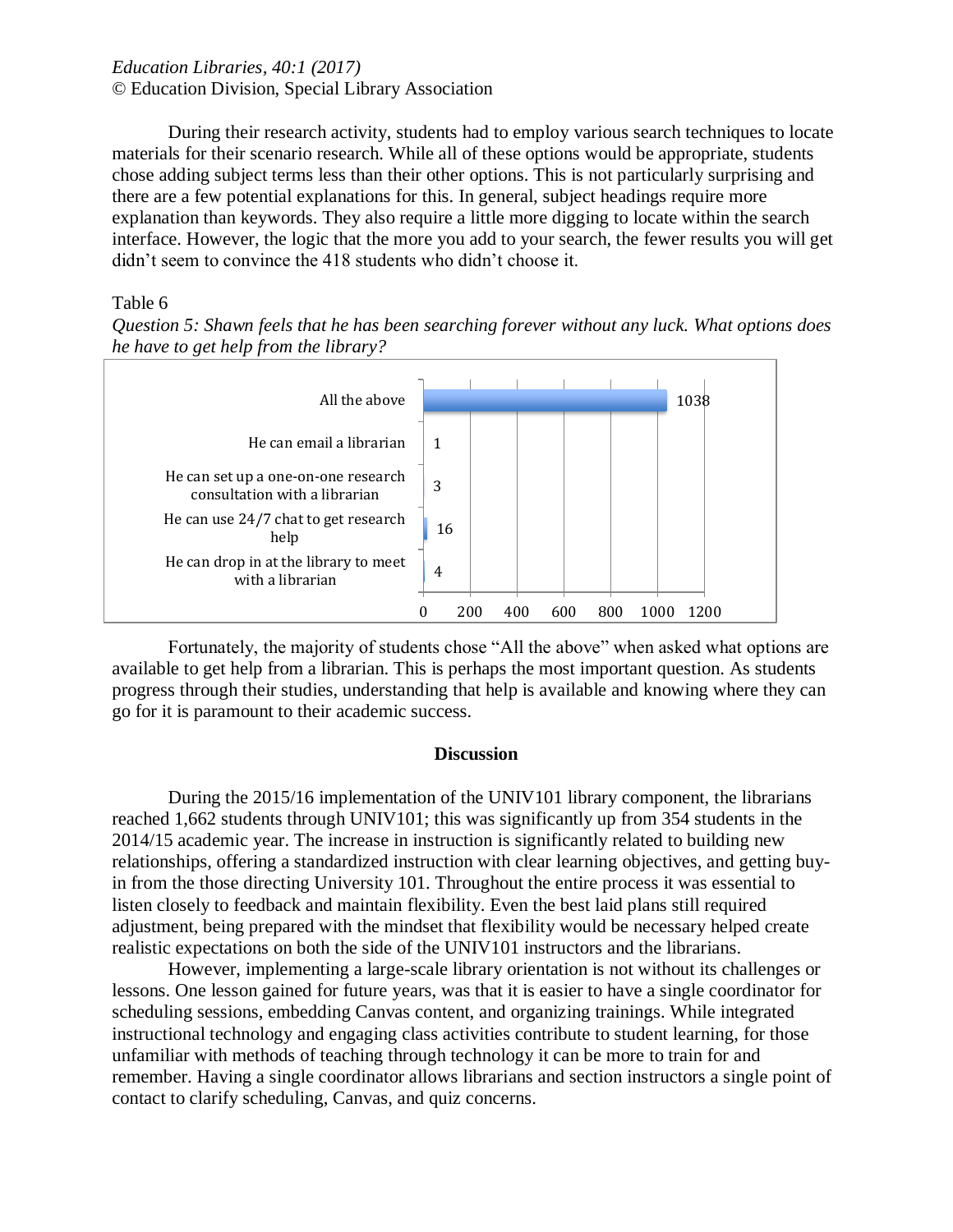Another factor for anyone considering integrating new technology tools into their library instruction introduces a potential learning curve. This library component included multiple interactive tools through a libguide poll, as well as Canvas content pages and quizzes. Invariably, when working with a large group of instructors from diverse backgrounds there will be a variety of technology competencies. Although all librarians had some level of Canvas training and experience, many of the librarians were new to using the tools required for this implementation. When expecting competence in using new technology tools, provide opportunities for individuals to test using the technology, ask questions, and practice integrating them into their instruction.

A standard piece of advice regarding instruction is: never assume knowledge. This is especially true when teaching first year students who have had little to no exposure to academic research. The time needed to discuss the difference between popular and scholarly materials was significantly underestimated and more time should have been allotted toward that discussion. Similarly, the amount of time needed to complete the in-class searching exercise was also underestimated as students needed more time to navigate the search interface.

The postquiz results suggest that while there were still some areas that students were less sure about, they performed well on questions that asked about information evaluation, the role of Google, and library services. Variance within these responses suggest that these are also topics worth review in future library instruction sessions. The final postquiz question suggests that students successfully gained what was paramount to this session: that the library is there for them and there are many ways to find research assistance.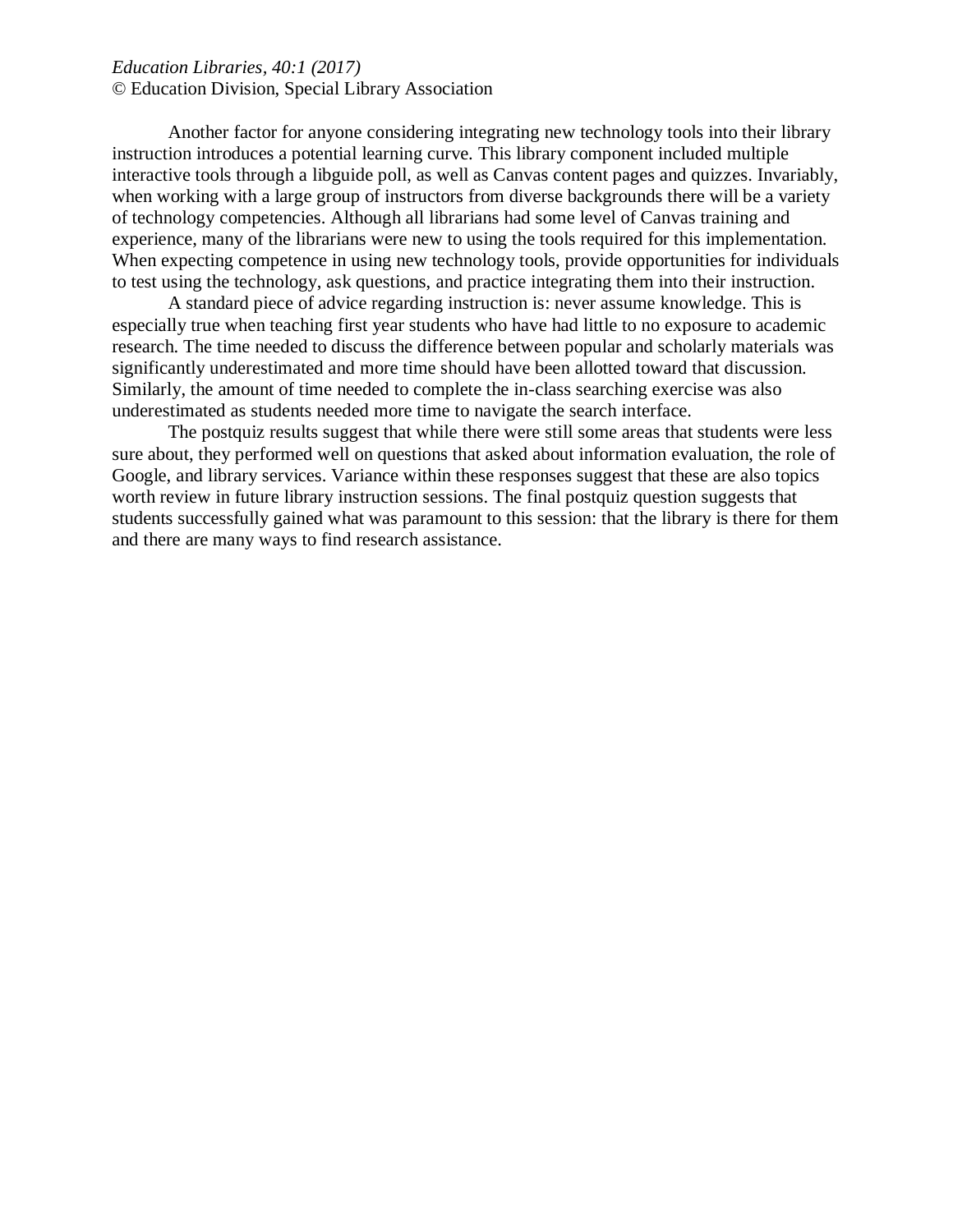#### **References**

- ACRL. (2016). Framework for Information Literacy for Higher Education. Retrieved from [www.ala.org/acrl/standards/ilframework](http://www.ala.org/acrl/standards/ilframework)
- Brush, D. (2010). Evaluation of an Audience Response System in Library Orientations for Engineering Students. *Science and Technology Librarianship, 60*. Retrieved from: <http://www.istl.org/10-winter/article1.html>
- Carder, L., Patricia W., & David B. (2001). Case-based, problem-based learning: information literacy for the real world. *Research Strategies, 18*: 181-90.
- Fisher, M. Goddu, M. & Keil, F. (2015). Searching for explanations: how the Internet inflates estimates of internal knowledge. *Journal of Experimental Psychology, 44*(3): 674-687.
- Gross, M. & Latham, D. (2007). Attaining Information Literacy: An Investigation of the Relationship Between Skill Level, Self Estimates of Skill, and Library Anxiety. *Library & Information Science Research 29*: 332-53.
- Gross, M. & Latham, D. (2011). What's Skill Got to Do With It? Information Literacy Skills and Self-views of Ability among First-year College Students. *Journal of the American Society for Information Science and Technology 63*(3):574-583*.*
- Kasowitz-Scheer, A. (2006). Welcoming First Year Students in Style. *Educators' Spotlight Digest 1*(3).
- Keyser, Marcia W. (2000). Active learning and cooperative learning: understanding the difference and using both styles effectively. *Research Strategies, 17*: 35-44.
- Kraemer, E. W., Lomardo, S. V., & Lepkowski, F. J. (2007). The librarian, the machine, or a little of both: a comparative study of three information literacy pedagogies at Oakland University. *College & Research Libraries, 68*(4): 330-342.
- Latham, D. & Gross, M. (2013). Instructional preferences of first-year college students with below-proficient information literacy skills: focus group study. *College and Research Libraries, 74*(5): 430-449.
- Zhang, L., Watson, E. M., & Banfield, L. (2007). The efficacy of computer-assisted instruction versus face-to-face instruction in academic libraries: A systematic review. *Journal of Academic Librarianship, 33*(4): 478-484.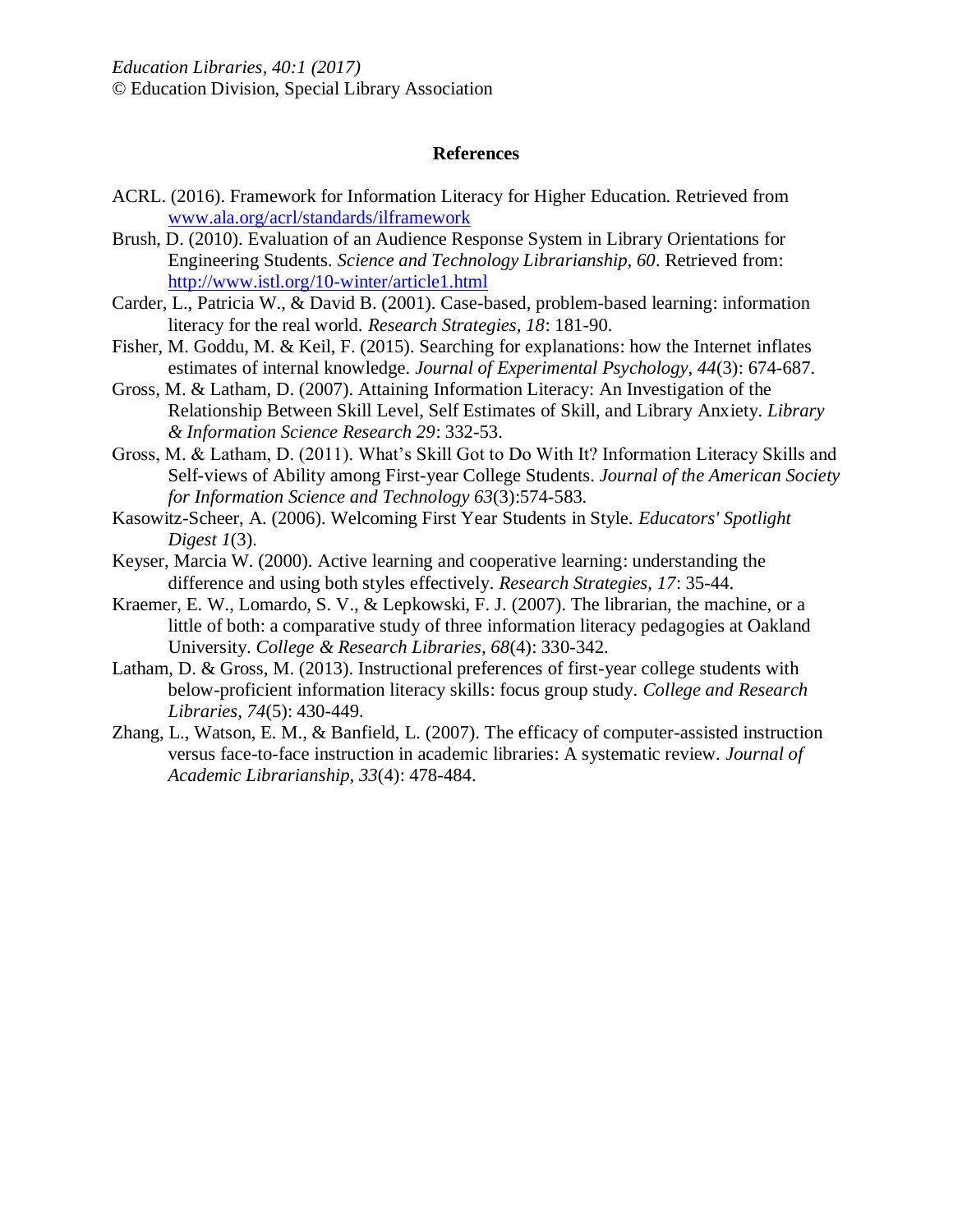### **Appendix**

### Evaluating Resources Scenario

#### *Scenario:*

You are the summer intern at Power Up where you are expected to do research on ways of saving electricity and helping others save electricity. Currently you are working on an initiative to find out what key factors motivate people to save electricity. Natalia, your supervisor, has asked for a report on some of the research that's been done on this.

*What do you need to do:* Find 3 sources from credible sources for this report.

Resource Criteria:

- Published in the last 10 years
- About motivating electricity saving
- Must be from credible sources and pass the CRAAP test

#### Getting Started

Team up with your neighbor to find 3-4 resources and evaluate them.

#### 1) The Question

| What question are you trying to | Key words from question: |
|---------------------------------|--------------------------|
| answer:                         |                          |
| What motivates people to save   | Motivation               |
| energy?                         | Energy                   |
|                                 | Saving                   |

#### 2) Keywords

We know our question and we know some of the key words to get started with our research. However, we also need to look for synonyms for those key words and often our original search isn't targeted enough.

Here are other key words and phrases you might try:

|                         |                 | Keywords you tried: |
|-------------------------|-----------------|---------------------|
| Energy-efficient        | <b>Behavior</b> |                     |
| Energy                  | Motivation      |                     |
| Electricity saving      | Conservation    |                     |
| Electricity consumption | Saving          |                     |